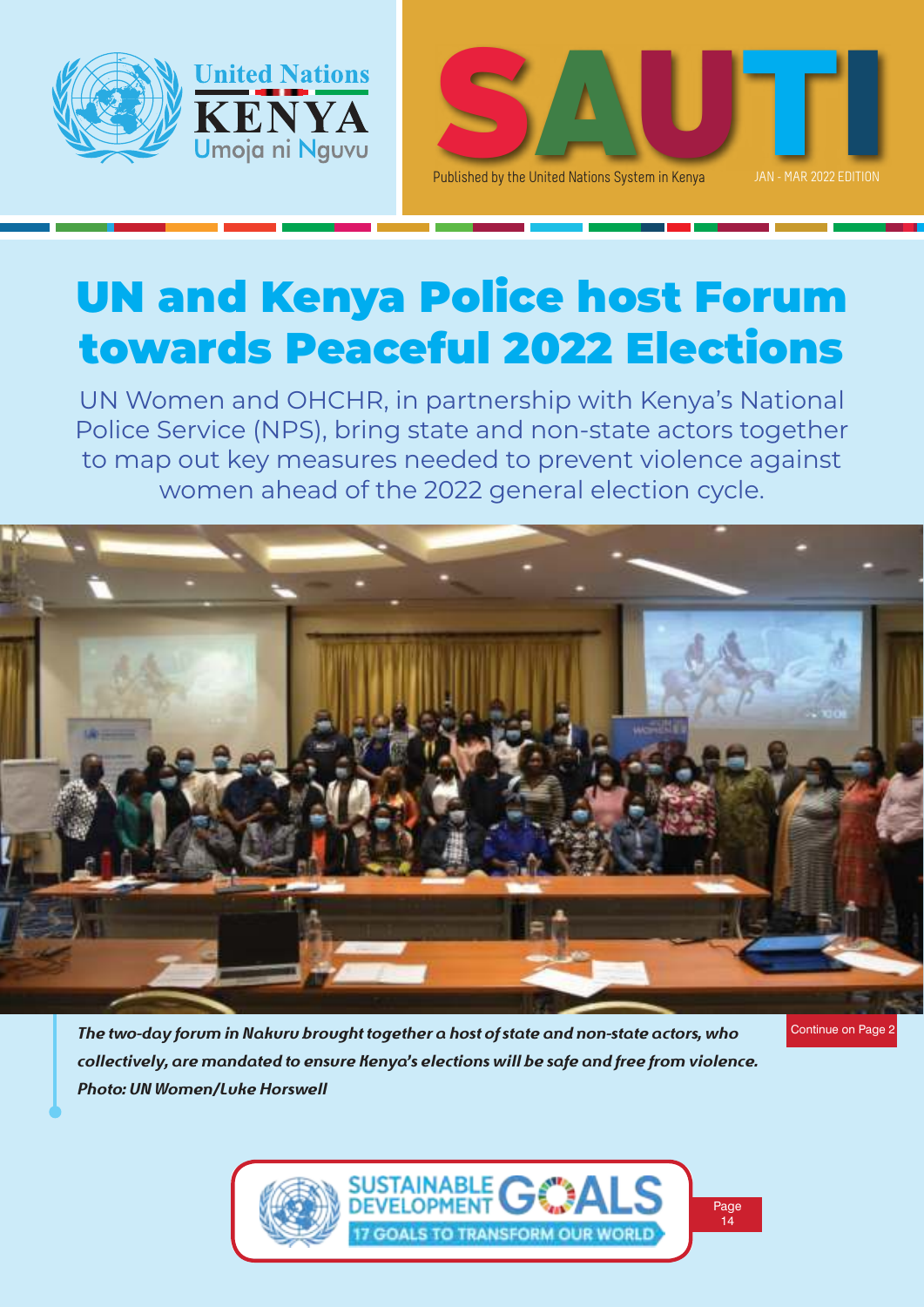Uning the two-day forum<br>
in Nakuru County, the NPS<br>
Security Arrangement Plan (ESAP) uring the two-day forum in Nakuru County, the NPS presented the Election 2022, which was developed with Independent Electoral and Boundaries Commission (IEBC). The strategy is a one-year plan to guide multi-agency work and articulate collective strategy, commitments and actions in support of election security issues such as violence, intimidation, and corruption.

Christine Okeno, UN Women Ending Violence against Women Specialist, explains that 2022 preparations are a cause for optimism *"as in previous elections, coordinating so many key players who have a collective mandate to keep elections in Kenya safe from violence, has been challenging. All actors are looking to enhance their monitoring and early warning mechanisms to best prevent outbreaks of conflict and violence."*

As the ESAP is finalised,

*Hate speech and political incitement of violence was identified as one of the primary drivers of conflict.*

discussions centred on measures most needed to prevent and respond to human rights violations, and in particular, violence against women in elections (VAWiE). Both state and non-state actors with participants expressed deep concern over serious human rights violations, specifically sexual and genderbased violence (SGBV) during elections that has become a recurrent feature of elections in Kenya and identified key drivers of these violations.

Hate speech and political incitement of violence was identified as one of the primary drivers of conflict. Lillian Mbilo,

data analyst for Kenya National Commission on Human Rights (KNCHR) states: *"We are already seeing situations of political intolerance. Political parties - or their supporters - will not allow a conducive environment for supporters of other parties to carry out activities in certain territories. We are also seeing some utterances from politicians which can be divisive and polarizing. These should not be coming from leaders who [effectively] command large numbers of followers."*

The stakeholders present agreed to forge a collective, unified approach in prevention and response to serious human rights violations and GBV during elections in 2022 general elections. Important next steps include consultative meetings around political parties' primaries, forums on elections security for female aspirants, and police sensitisation and training.

# UNOPS supports digitization with Kenyan criminal justice Government Entities

echnology is a big strategic<br>investment, especially for<br>government agencies that<br>provide services to the public. echnology is a big strategic investment, especially for government agencies that The Ministry of Information, Communications and Technology;

through the Information Communication and Technology Authority (ICTA) of Kenya Strategic Plan, 2013-2018 acknowledged that currently, government data and information is created and

stored in disparate data formats and media, with the bulk being paper-based.

In 2019, UNOPS partnered with The Bureau of International Narcotics and Law Enforcement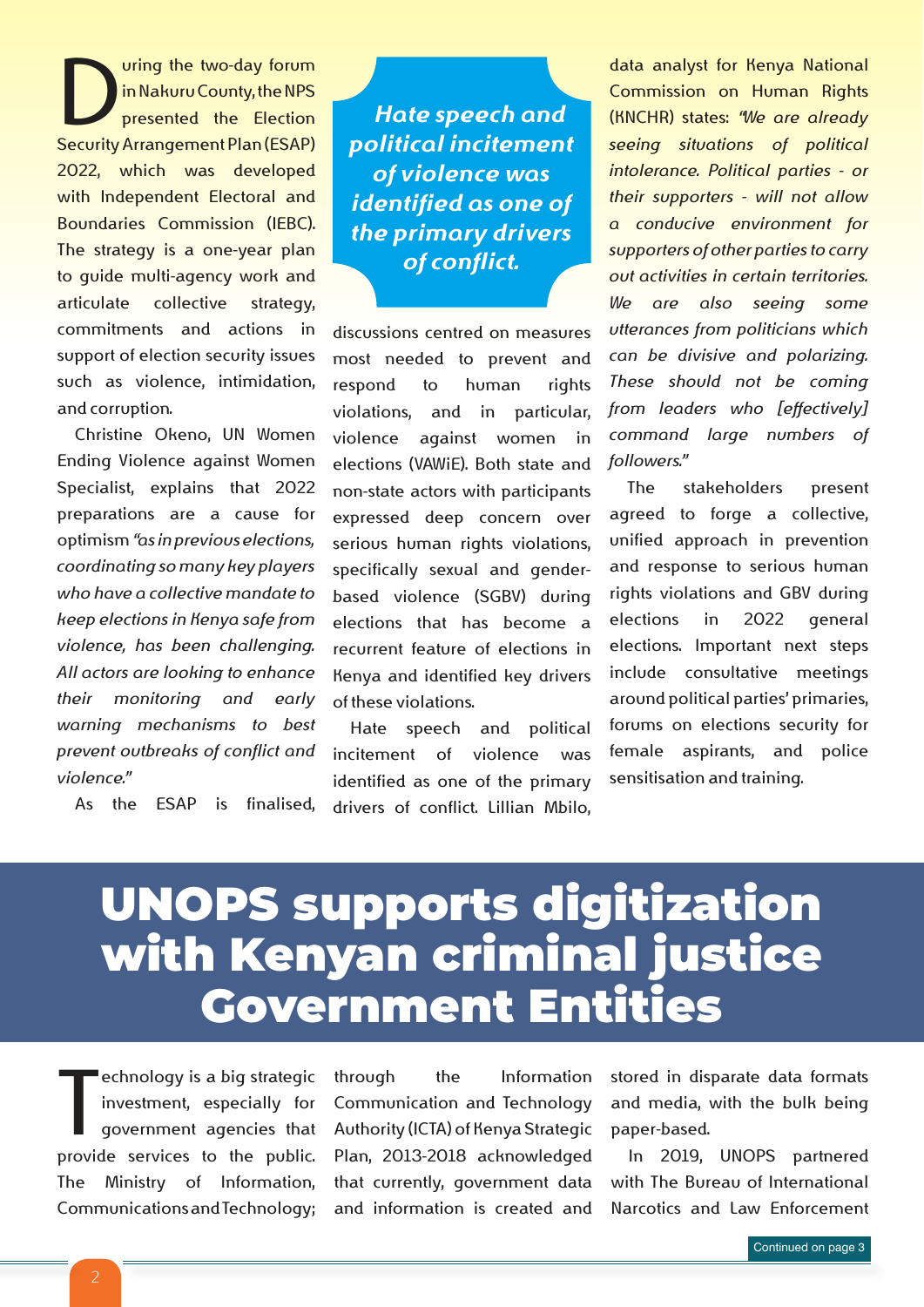

*UNOPS staff and Kenya government officials on training*

Affairs (INL) of the US Department of State to strengthen criminal justice sector institutions and to promote good governance and respect for human rights. INL is actively engaged in Kenya's efforts to professionalize its criminal justice sector supporting five Kenyan entities whose mandate is to pursue criminal justice and bolster accountability, through operational and technical assistance to the National Police Internal Affairs Unit (IAU), the Independent Policing Oversight Authority (IPOA), and the Ethics and Anti Corruption Commission (EACC).

UNOPS was requested by INL to provide project management advisory services to enhance operationalization of IAU and IPOAs case management tracking

system and to conduct a gap analysis of the ICT environment in the above-mentioned agencies, assessing the disparity of knowledge between the Government and private sector ICT teams.

UNOPS supported IPOA and IAU to eliminate redundant data entry, poor reports and analytics capabilities, optimize the system for mobile devices access; in a bid to support field staff and implement integration capabilities among different modules as well as external stakeholders. After the gap analysis, UNOPS conducted capacity building of ICT management centers to appreciate the need to plan for long-term ICT service deployment, and take into consideration all aspects of ICT management such

as long-term planning, budgeting, staff development, and retention.

*In 2019, UNOPS partnered with The Bureau of International Narcotics and Law Enforcement Affairs (INL) of the US Department of State to strengthen criminal justice sector institutions and to promote good governance and respect for human rights.*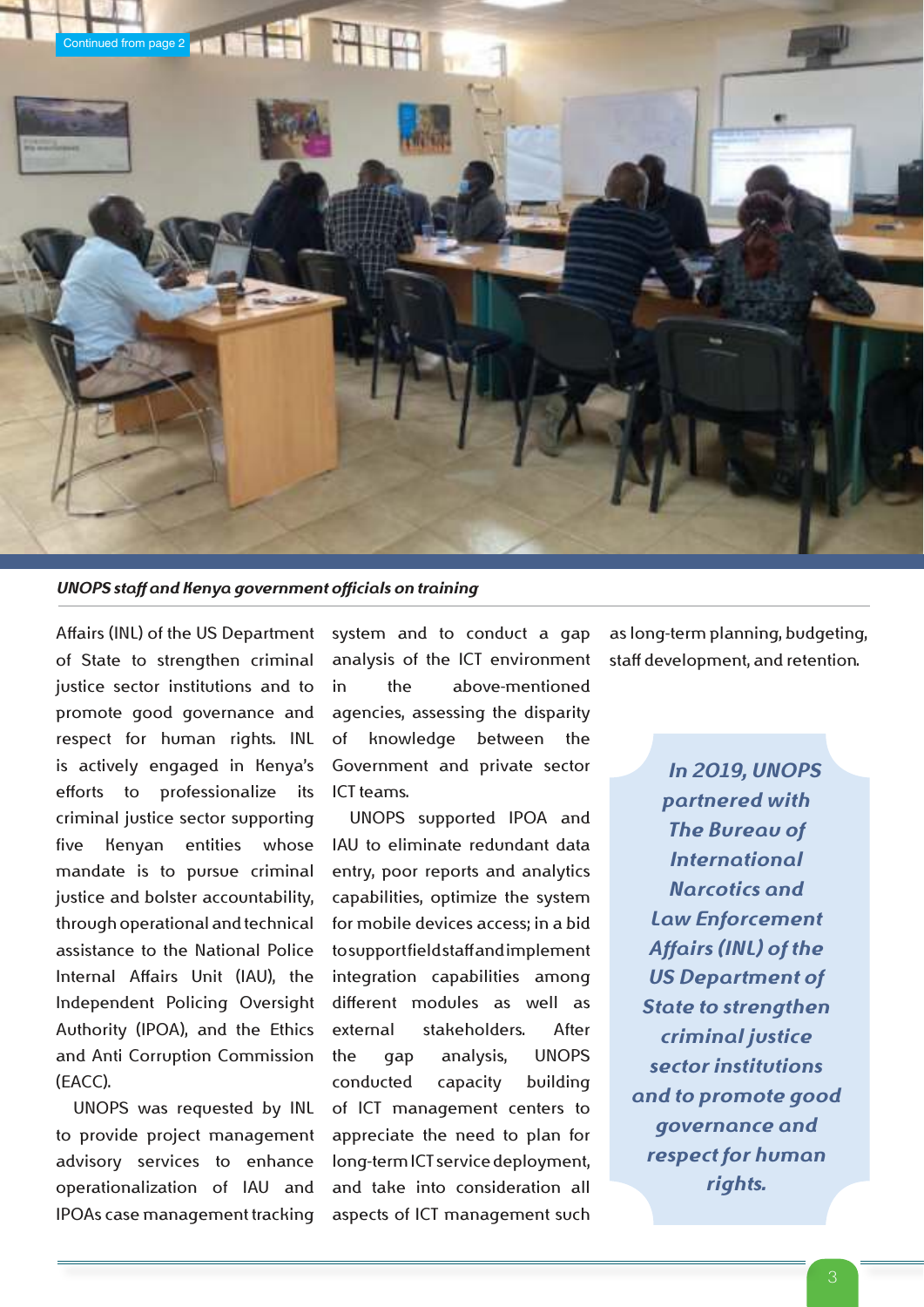## Holocaust Remembrance Day commemoration in Nairobi

Recording on Custom Live Streaming Service LIVE



#### *Participants at the Virtual Holocaust event 2022*

NIC Nairobi in<br>
collaboration with the<br>
Israel Embassy in Kenya<br>
hosted the International Day of NIC Nairobi in collaboration with the Israel Embassy in Kenya Commemoration in memory of the victims of the Holocaust on 27 January 2022 virtually. Theme for this year was *"Memory, Dignity and Justice".*

The event was presided over by UNON Director-General, Ms. Zainab Hawa Bangura. *"We all have a duty to teach our children about the events and the* 

*relevance of the holocaust. We have a responsibility to prevent genocide and crimes against humanity"*. She said.

A short film on *"Final Solution"*  was screened. A minute of silence was observed and Lighting of 6 candles in memory of the victims of the holocaust were lit. Ms. Zainab Bangura read the UN Secretary-Generals' message. Deputy Ambassador Dvora Yarkoni of Israel Embassy gave her remarks on behalf of the Ambassador. All other speakers who included Thomas Wimmer of German Embassy and Mrs. Sylane Chongwony Deputy Director, Kenya Ministry of Foreign Affairs gave their remarks respectively.

UNIC Director Mr. Nasser Ega-Musa was the master of ceremony. UNIC disseminated a media advisory and a press release to the media.

The virtual event reached more than 500 Students from local universities. Others who followed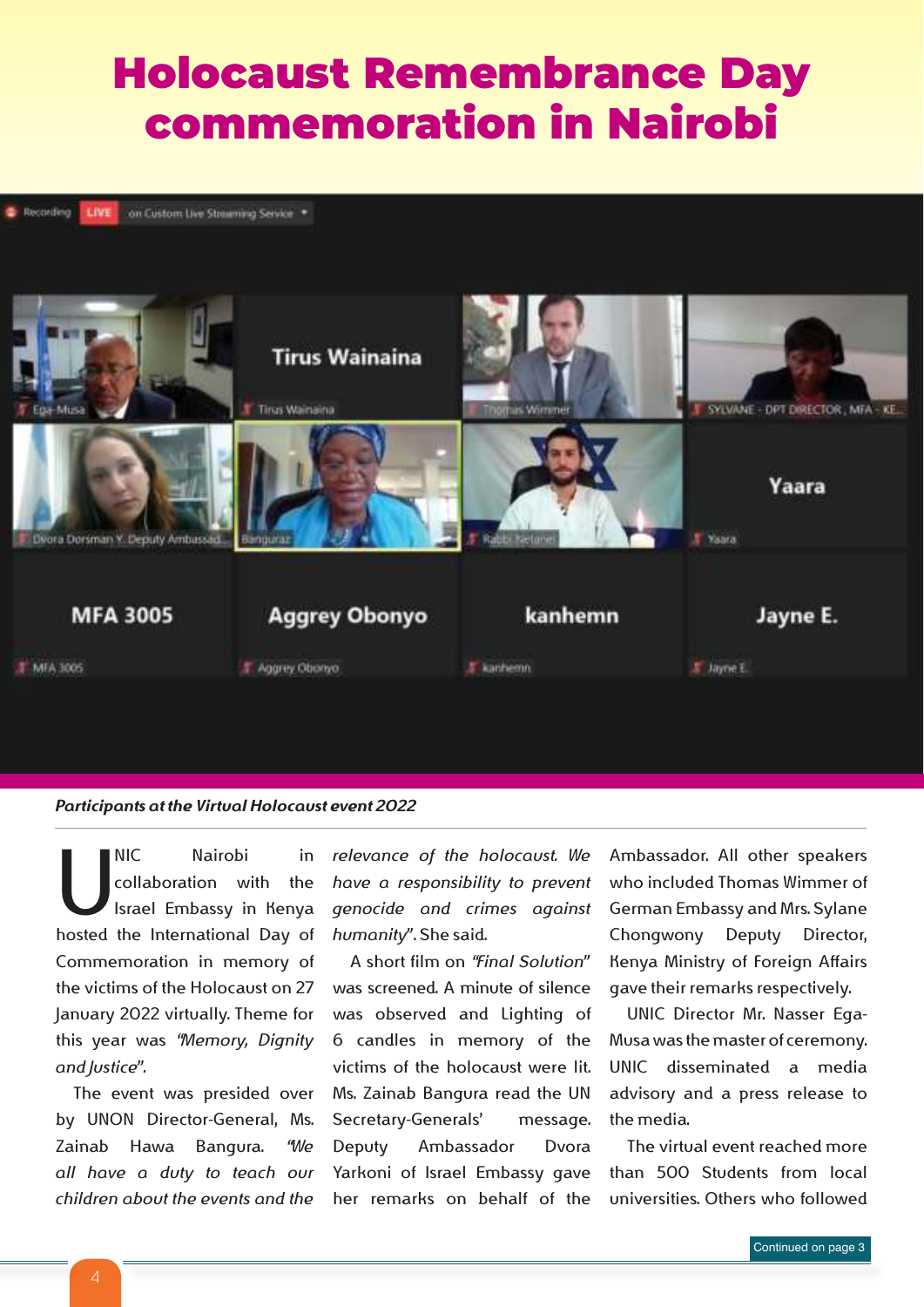#### Continued from page 2

remotely were Representatives of the State of Israel, Federal Republic of Germany, Hebrew Congregation and members of the diplomatic community in Kenya. The recorded proceedings can be watched via: https://www.facebook.com/UNIC.NairobiKenya/ videos/268704805368943

*A short film on "Final Solution" was screened. A minute of silence was observed and Lighting of 6 candles in memory of the victims of the holocaust were lit.*

## A climate smart approach to drought in Kenya's arid lands



*Farmers in Laikipia County constructing vertical gardens – a climate smart approach that reduces labour input, creates diversity in crops and increases water preservation. Credit: UN Women/James Ochweri.*

T<br>Prolei climate in Kenya's arid and semi-arid lands (ASAL) is changing, as prolonged droughts reduce the region's agriculture and

livestock production. Climate smart adaptations to farming are now building women's resilience to climate shocks in the region, a precursor for protecting food security, water security and livelihoods.

"*Before I returned [home], my mother was farming the ordinary way, growing maize and beans. In* 

Continued on page 6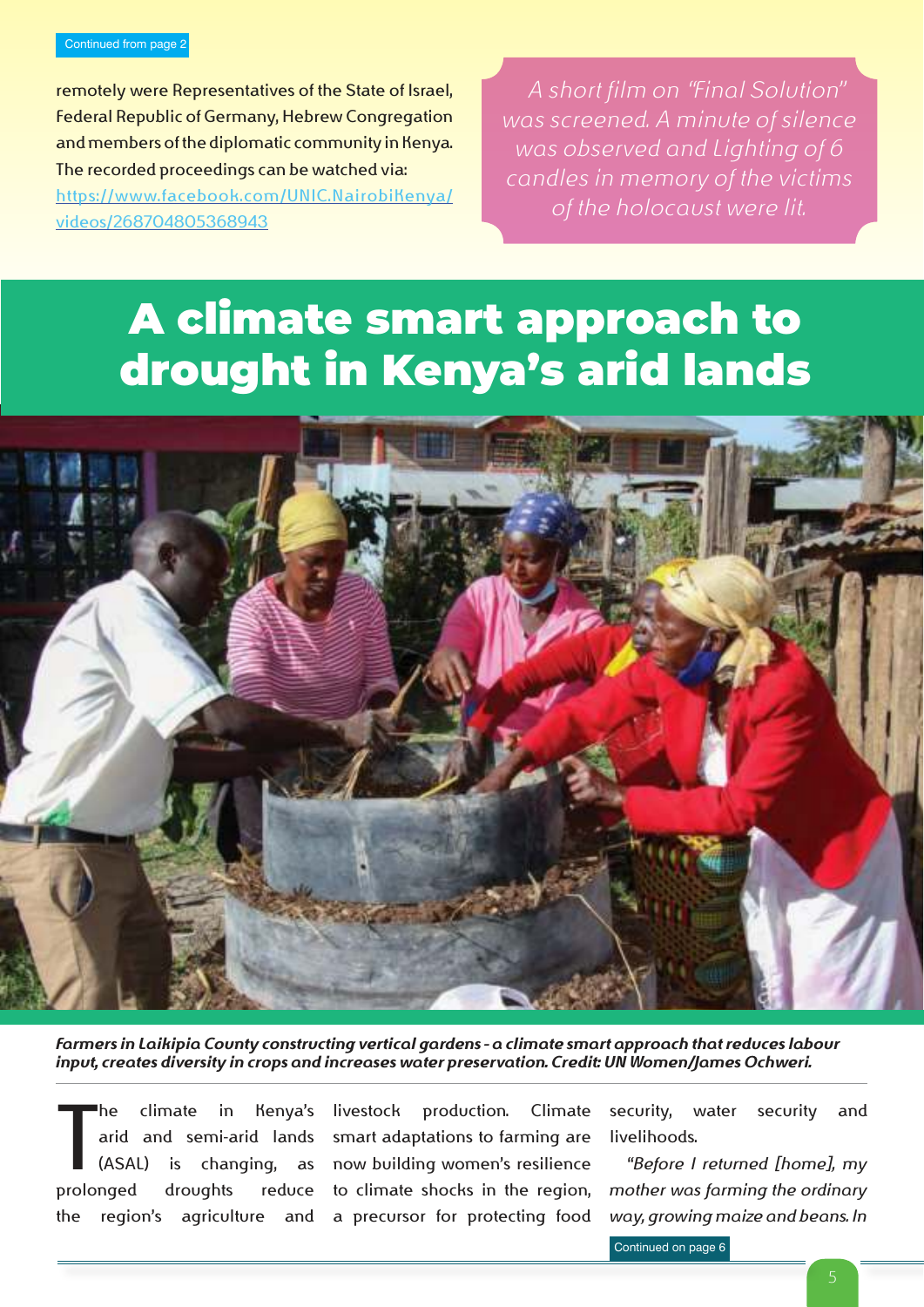

*Julia has invested in a new species of poultry, with higher egg production and faster growth rates. Credit: UN Women/James Ochweri*

*2020, the drought dried out all the crops,"* explains Julia Nyambura. In 2020 she returned to her family farm in Laikipia, in Kenya's North Rift Valley region. *"In 2021, the same thing happened, we got nothing. We planted and everything dried up. Before crops dry, elephants can also come and destroy everything and you're back to zero."*

Laikipia is one of 23 counties considered prone to drought, according to Kenya's National Drought Management Authority (NDMA). Its ASALs makes up over 80 per cent of the country's land mass, equating to over 2 million severely food-insecure people in 2021. Moses Njagi has been working for the Ministry of

Agriculture for more than 30 years and has seen significant changes in Laikipia.

*"From 1983, when I started this work, the seasons were quite stable, now they are not. The rains have reduced or come at different times. It comes within a short time, leading to a prolonged dry spell. When you look at communities in ASALs, they are limited with resources and there is less funding. When we look at funds for water harvest and distribution, they are quite expensive. Literacy levels and knowledge of these techniques are also quite low. Capacity building should be given a high priority."*

Nyambura, chair of a local selfhelp group for farmers in her in taking the quarter-acre farm in a new direction. She has installed a water harvesting system, diversified her crops including the addition of non-edible crops – a type of germanium used in commercial cosmetic production – that are not sought after by elephants. She has also invested in new poultry species to boost profit for the farm.

community, is not wasting time

*"I want to learn more about feeding and vaccines. I'm currently doing it from my own knowledge but there are ways to increase production. It can be difficult to raise them. Next steps for me are to add more chickens. I want to get up to 300. The geraniums can support the feed for the chickens*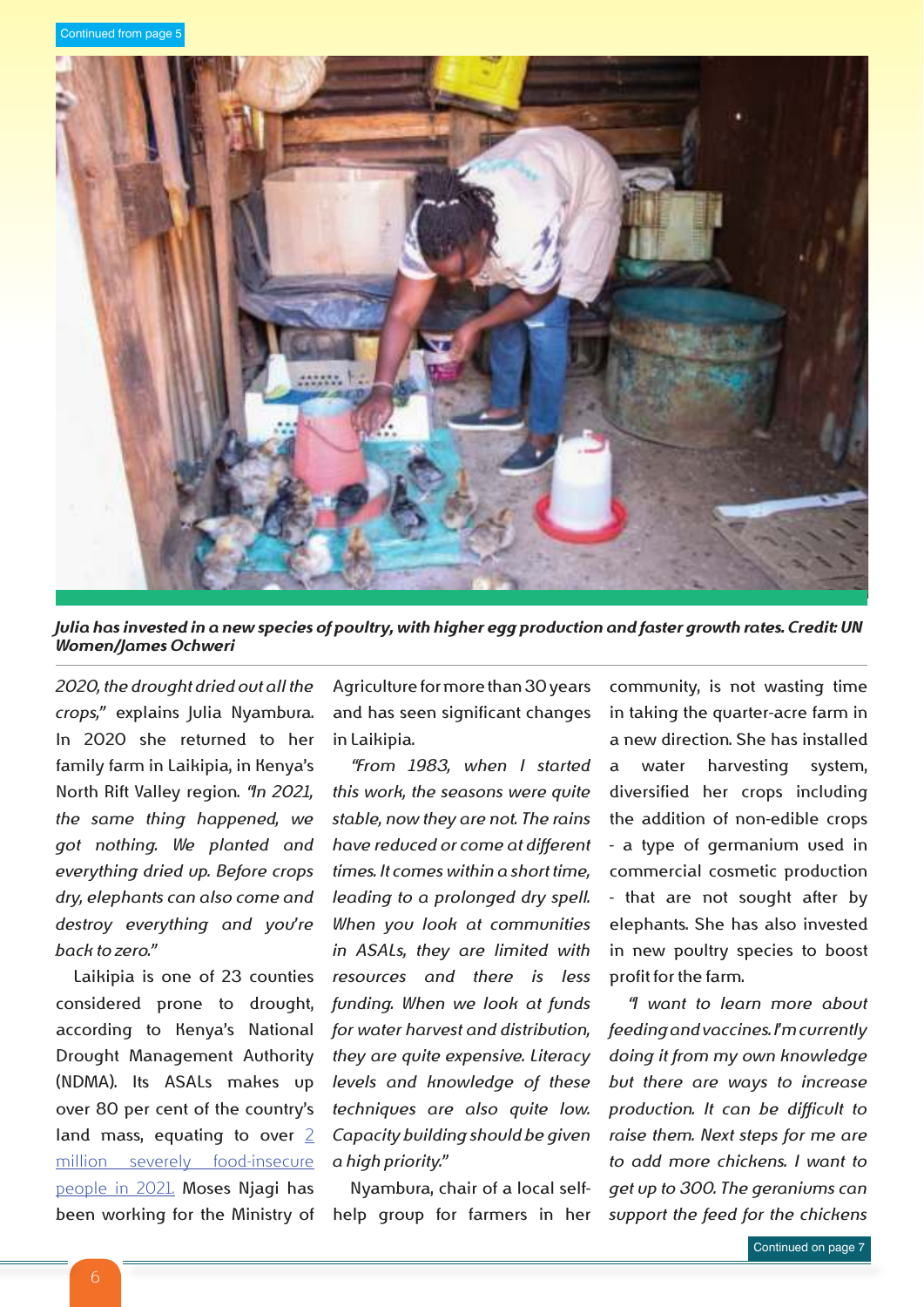Continued from page 6

*and the egg production will support our family."*

Anne Waweru, 65, is another Laikipia farmer excelling in climate smart agriculture adaptations. The farm she and her husband own now includes more than four acres, containing an abundance of fruits, vegetables, maize and legumes produced all year round.

*"The reason I have such a variety of crops is because this area is arid. Some crops are resistant and will survive, some die. Whenever I go for an education visit to a farm, my secret is to always take some ideas, try new crops or new techniques. People have come from Mumias [Western Kenya], Kilifi [Kenya's coastal region]*  *even India, seeking my advice."*

Despite gaining a reputation for her success, local attitudes are hard to change. Waweru explains, *"usually the neighbours don't like it. They don't come for the education. They only want to come to meetings for money or free lunch. They have a negative way of thinking."*

*With the support of the Korean International Cooperation Agency (KOICA), UN Women is working in partnership with the Food and Agriculture Organisation in three of Kenya's ASAL counties. By 2023, the project aims to reach over 2,400 women farmers with*  *modern techniques to handle drought and strengthen value chain addition in the country's agriculture industry.*

Anne does not consider herself a commercial farmer, but she and her fellow community members' motto is *"have more than enough."* Despite being the main producers of food, women in Kenya's agriculture sector own fewer assets and have less access to land, inputs, financial services than men. Anne and Julia demonstrate the successes that can be achieved when women are empowered to adapt in the face of increasing pressures brought by climate change.



*Anne Waweru is working to show communities how to overcome pressures brought by extreme climate shocks. Photo: UN Women/James Ochweri*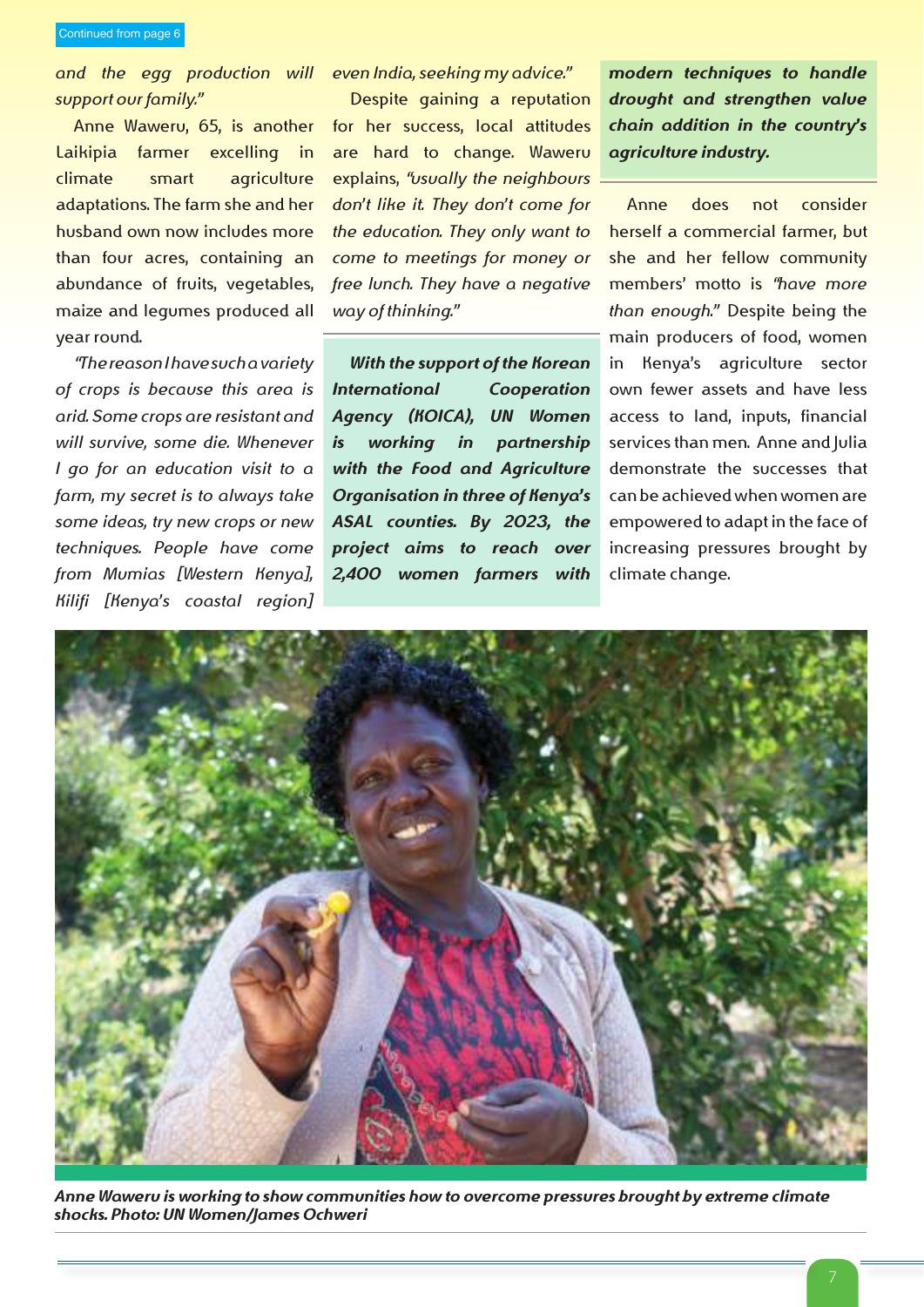## Kilifi County Spatial Plan Demo Project



*Boats along the Kilifi Coast in Kenya © Riccardo Zennaro*

ilifi County has become<br>
a magnet for developers,<br>
farmers, new city-dwellers,<br>
and <u>tourists</u> alike—and it's not hard ilifi County has become a **magnet** for developers, farmers, new city-dwellers, to see why. The county is home to Watamu beach, recently ranked as the 2nd best beach in all of Africa, where one can catch a glance of the endangered green turtle and critically endangered hawksbill turtle. And as the largest

coastal county in Kenya, its waters also play host to a wide variety and quantity of fish, attracting both fishers and tourists. Such economic opportunities have caused human settlements and new infrastructure developments to skyrocket, rapidly changing the face of the county.

As the Kilifi County Government (KCG) itself acknowledges,

however, so many changes can have negative consequences as more people compete over dwindling natural resources like land, fisheries, and water. Not only can this competition spark conflicts among the many users of these resources, but the environment may also suffer, from degradation of critical habitats to water pollution to coastal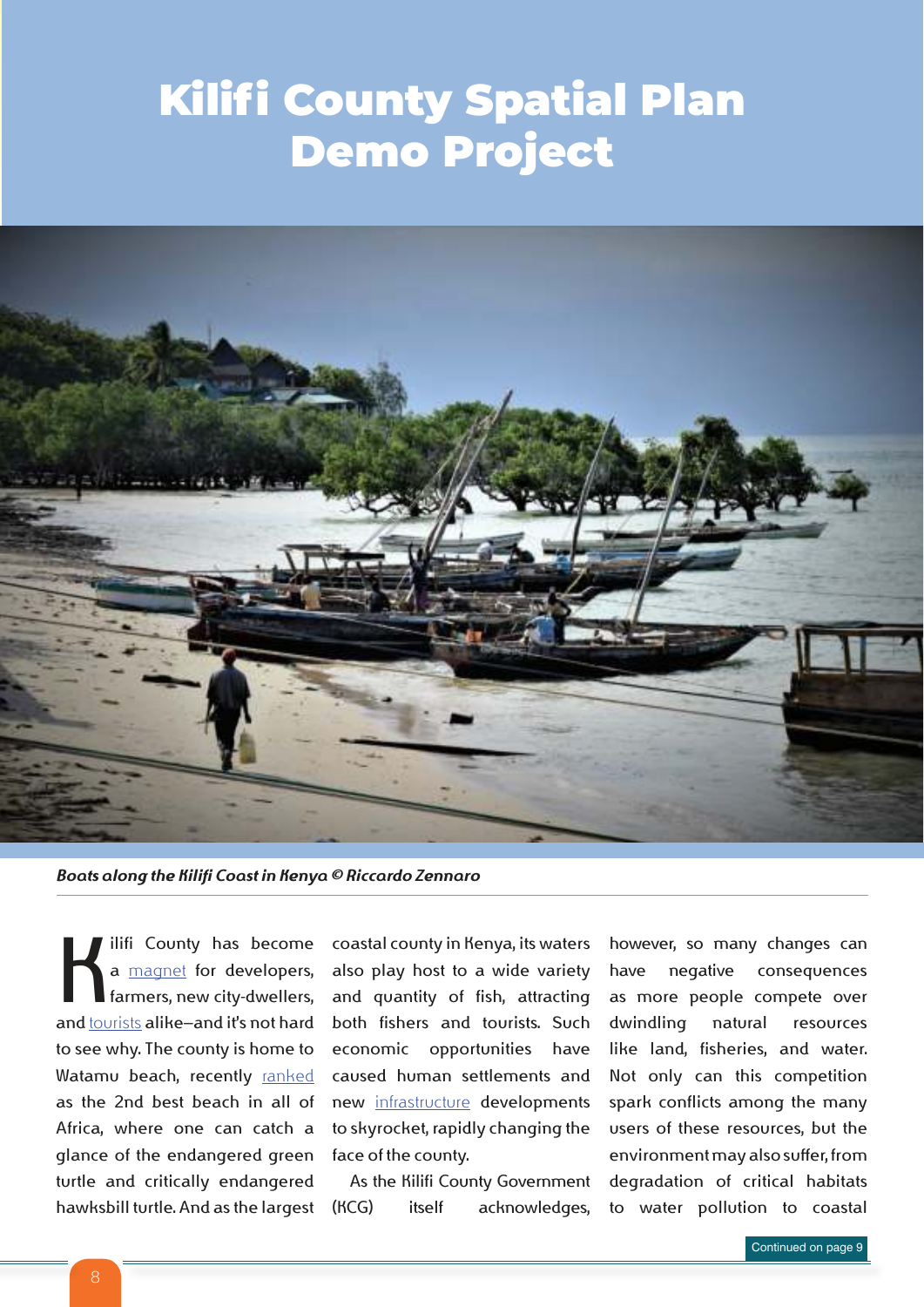erosion. Managing the interests and demands of so many different actors—while also protecting the environment—therefore requires strong management and planning.

In order to ensure that Kilifi's coastal and marine resources are sustainably managed, World Wide Fund for Nature-Kenya (WWF-Kenya) is partnering with the KCG in a project to complete the county's spatial plan. In addition to ensuring that a framework is provided for the optimal use of these resources, the project will map out Critical Ecologically Significant Areas (CESA) and ensure they are captured within

*Kilifi County is home to Watamu beach, recently ranked as the 2nd best beach in all of Africa, where one can catch a glance of the endangered green turtle and critically endangered hawksbill turtle.*

the spatial plan.

To date, the project has created a draft plan that will soon be shared with a KCG committee for review. Maps have been created that document ecologically sensitive areas and land use

zones in Kilifi. The creation of a Geographic Information System Lab is also underway, which will capture, store, and display geographic areas of Kilifi County to assist in the implementation of the spatial plan.

The initiative is being funded by the Global Environment Facility through the Implementation of the Strategic Action Programme for the Protection of the Western Indian Ocean from Land-Based Sources and Activities project (WIOSAP), executed by the Nairobi Convention. The Convention forms part of UNEP's Regional Seas programme. For more details, click here.

## Youth from Mathare engage in UN-Habitat's The City We Need Now! Campaign

**Solution State State State State State State State State State State State State State State State State State State State State State State State State State State State State State State State State State State State St** outh leaders and researchers from Mathare, one of the biggest informal marked the Africa launch of the World Urban Campaign The City We Need Now!

The advocacy campaign is led by UN-Habitat and the 200 partner organisations of the World Urban Campaign. For 2022, the campaign is calling for urgent action to accelerate the implementation of the New Urban Agenda in Africa, the Middle East, Asia Pacific Europe the Commonwealth of Independent *"Africa will have the* 

States (CIS), Latin America and the Caribbean, and North America.

UN-Habitat Executive Director Maimunah Mohd Sharif said the campaign is particularly important because many Africa countries are not on course in meeting the implementation of the 2030 Sustainable Development Goals (SDG) and New urban Agendas needed to receive more emphasis.

*"Africa will have the world's fastest growing urban and youth population over the next 30 years and like all other regions, it is off-track to achieve the SDGs by 2030. By putting cities, and more*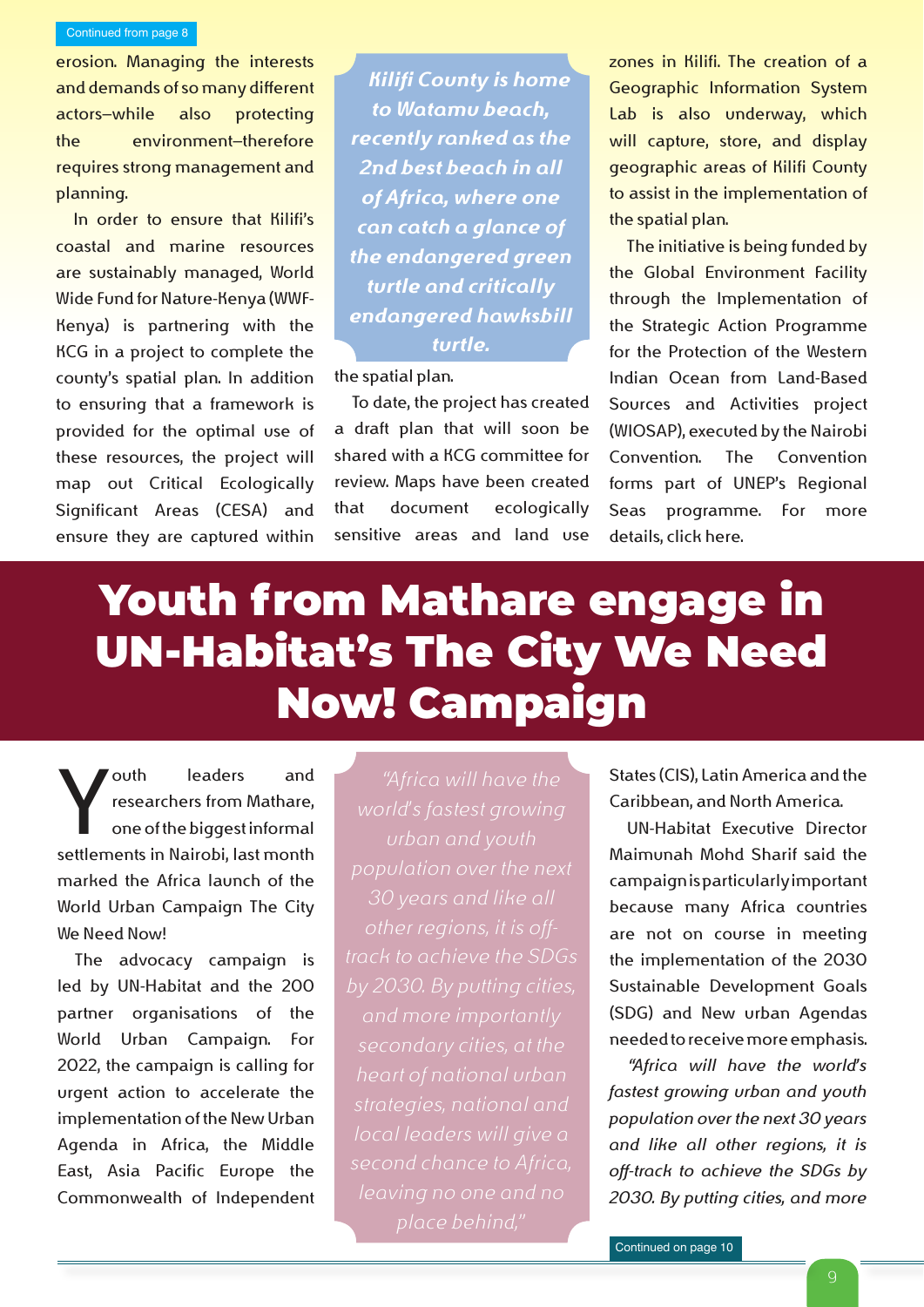

*The City We Need Now Youth Volunteers from Mathare pose for a photo at the Mathare One Stop Yotuth Centre during the launch of TCWN Africa campaign*

*importantly secondary cities, at the heart of national urban strategies, national and local leaders will give a second chance to Africa, leaving no one and no place behind,"* she said.

*''To get the cities we need, we need research by and for the community,''* said George Gachie, UN-Habitat Community Coordinator for the Participatory Slum Upgrading Programme said in the opening of the event. *''Research such as this is key to creating more sustainable and equitable communities that leaves no on behind.''*

Carolyne Mbithe, 26, Gender Specialist for Mathare Roots, said

*in Africa, the Middle Latin America and the America.*

the workshops taught her need skills.

*''At the research workshops I've learned different research methodologies and different approaches and methods of tackling research questions… It made me further realise that after research is conducted I need feedback from the community to validate it,''* she said.

Meanwhile, African partners of UN-Habitat have come together to focus on intermediary cities, the theme of the upcoming 9th edition of the Africities Summit, to be held in Kisumu, Kenya, from 17 to 21 May 2022.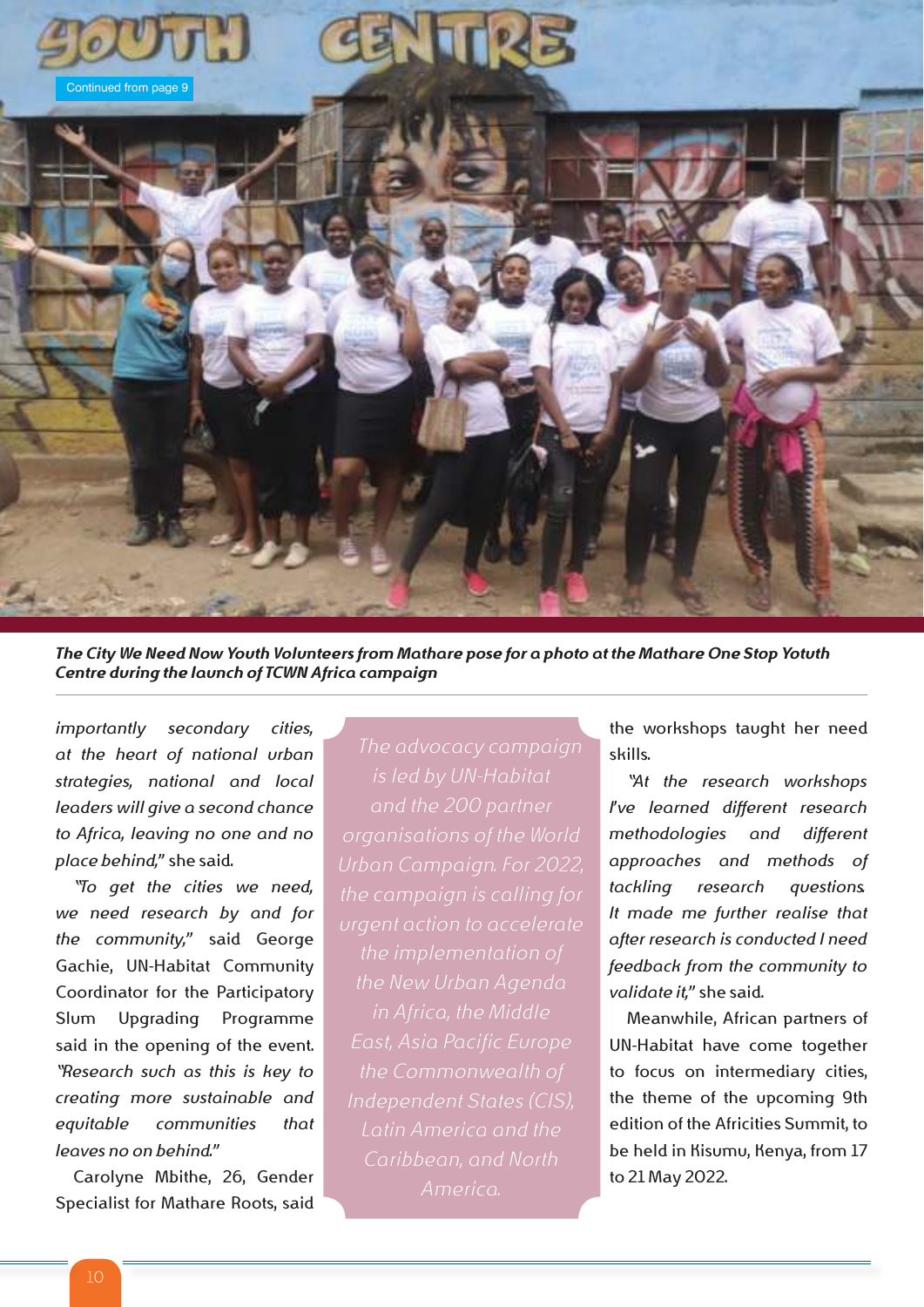## Blue Economy Assessment

For years, it was believed that<br>
environmental degradation<br>
- destroyed habitats,<br>
extinction of species, pollution, etc. or years, it was believed that environmental degradation destroyed habitats, – were an inevitable consequence of economic growth. But a newer concept, known as the Blue Economy – or the sustainable use of ocean resources for economic livelihoods and jobs, and ecosystem health – challenges the notion that socio-economic development has to come at the price of environmental degradation. Rather, by capitalizing on the potential of sectors like fisheries, tourism, renewable energy, marine transport, etc. in a sustainable manner, Kenya and other countries can not only quicken their economic growth, but also protect ocean ecosystems, bolster food security, improve human health, and more.

But to truly unlock this potential in Kenya, a better understanding of these maritime sectors' current contributions, value, and potential is necessary. For this reason, the University of Nairobi Maritime Center, supported by UNEP - Nairobi Convention's SAPPHIRE and SWIOFC/Nairobi Convention Partnership projects, has created a series of sector reports and a draft Synthesis Report on an



#### *BLUE ECONOMY*

assessment of the status of blue economy sectors in Kenya.

The assessment will provide recommendations and policy options on the sectors with

the highest potential for the Government of Kenya to pursue in the development of its strategy for the development of a Sustainable Blue Economy. It is expected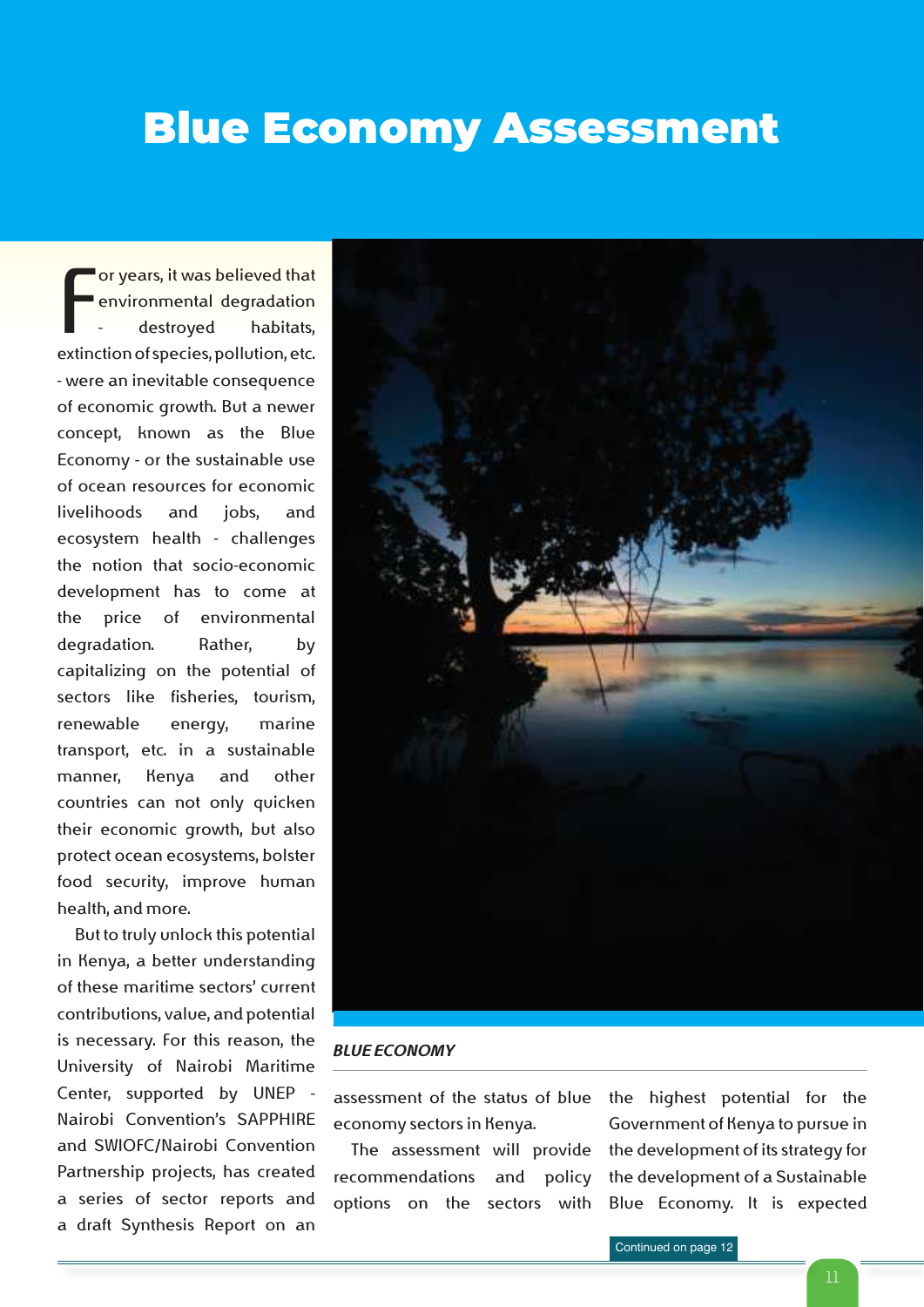*By capitalizing on the potential of sectors like fisheries, tourism, renewable energy, marine transport, etc. in a sustainable manner, Kenya and other countries can not only quicken their economic growth, but also protect ocean ecosystems, bolster food security, improve human health, and more.*

that the process followed in this assessment will provide guidance to other countries seeking to tap into their own Blue Economy potential.

The reports contributing to this

assessmentare yet to be completed and will be finalized after further fieldwork and interviews with key experts, researchers and other stakeholders. A Validation Workshop, which will include a

wide spectrum of stakeholders, is planned for April 2022, after which the assessment will be used to prepare policy briefs for submission to the Kenyan Government for consideration.

## UNOPS KEMCO in partnership with JICA delivers border control equipment to the Kenya Revenue Authority (KRA)



*UNOPS 8- - Japan Ambassador Horie Ryoichi during the handover of the border control equipment at KRA Times Tower ©UNOPS*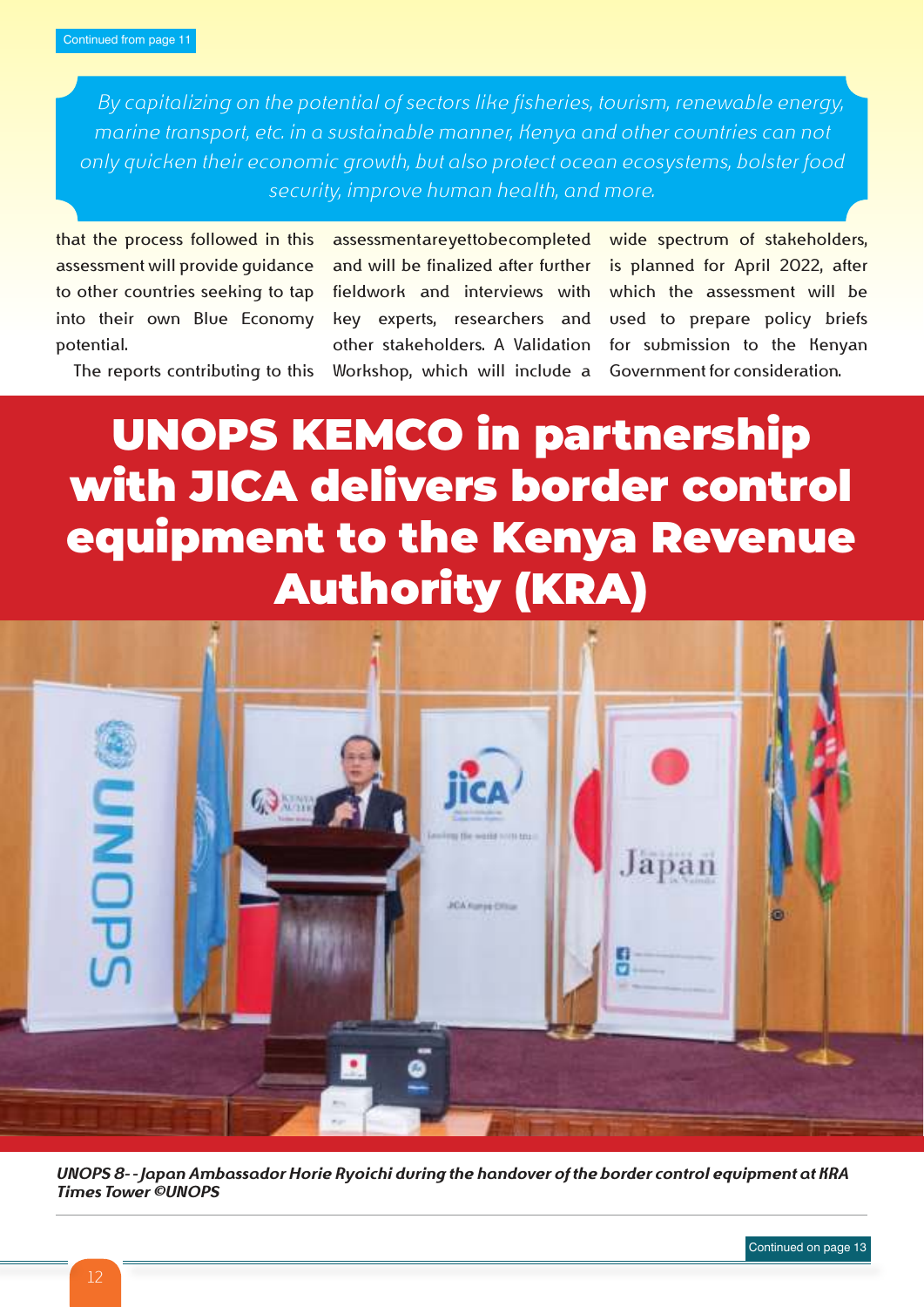NOPS Kenya Multi-<br>Country Office (KEMCO)<br>in partnership with JICA<br>handed over border control NOPS Kenya Multi-Country Office (KEMCO) in partnership with JICA and surveillance equipment to The Kenya Revenue Authority (KRA) to support trade facilitation and supply chain security. The equipment was procured by UNOPS KEMCO with funding worth more than USD 378,000 from the Government of Japan in partnership with the Japan International Cooperation Agency (JICA) and World Customs Organization (WCO) for customs capacity building. The equipment included an X-ray baggage scanner, 1 patrol boat, 3 patrol vehicles, 3 raman spectrometers, and 10 field test kits which were installed in various points of operation such as: the Jomo Kenyatta International Airport (JKIA), Lake Victoria Sea Port, Inland Container Depot Nairobi (ICDN), Kilindini Port and other critical border points.

The project titled *"Enhancing Trade Facilitation and Border Control Capacity in East Africa"* was designed to enhance the capacities of customs departments of revenue authorities in trade facilitation and supply chain security through the provision of border control and surveillance equipment. The equipment delivered will be used to detect any dangerous or contraband items within luggage, parcels and/ or cargo as well as support in monitoring and detection of the 14 precursor chemicals and other components used to manufacture improvised explosive devices (IEDs). With increasing threats to security in the region, there is a need to invest in the security supply chain to support customs authorities at border points not only on the revenue collection but also on trade facilitation.

KRA Commissioner General Mr. Githii Mburu while acknowledging the receipt of the equipment, said *"The equipment will enhance operations of the authority's Customs and Border Control department. These tools will improve border security and* 



*UNOPS 8.1-KRA Commissioner for Corporate Support Services David Kinuu receives a spectrometer from Japan Ambassador to Kenya H.E. Mr. Horie Ryoichi at KRA Times Tower ©UNOPS*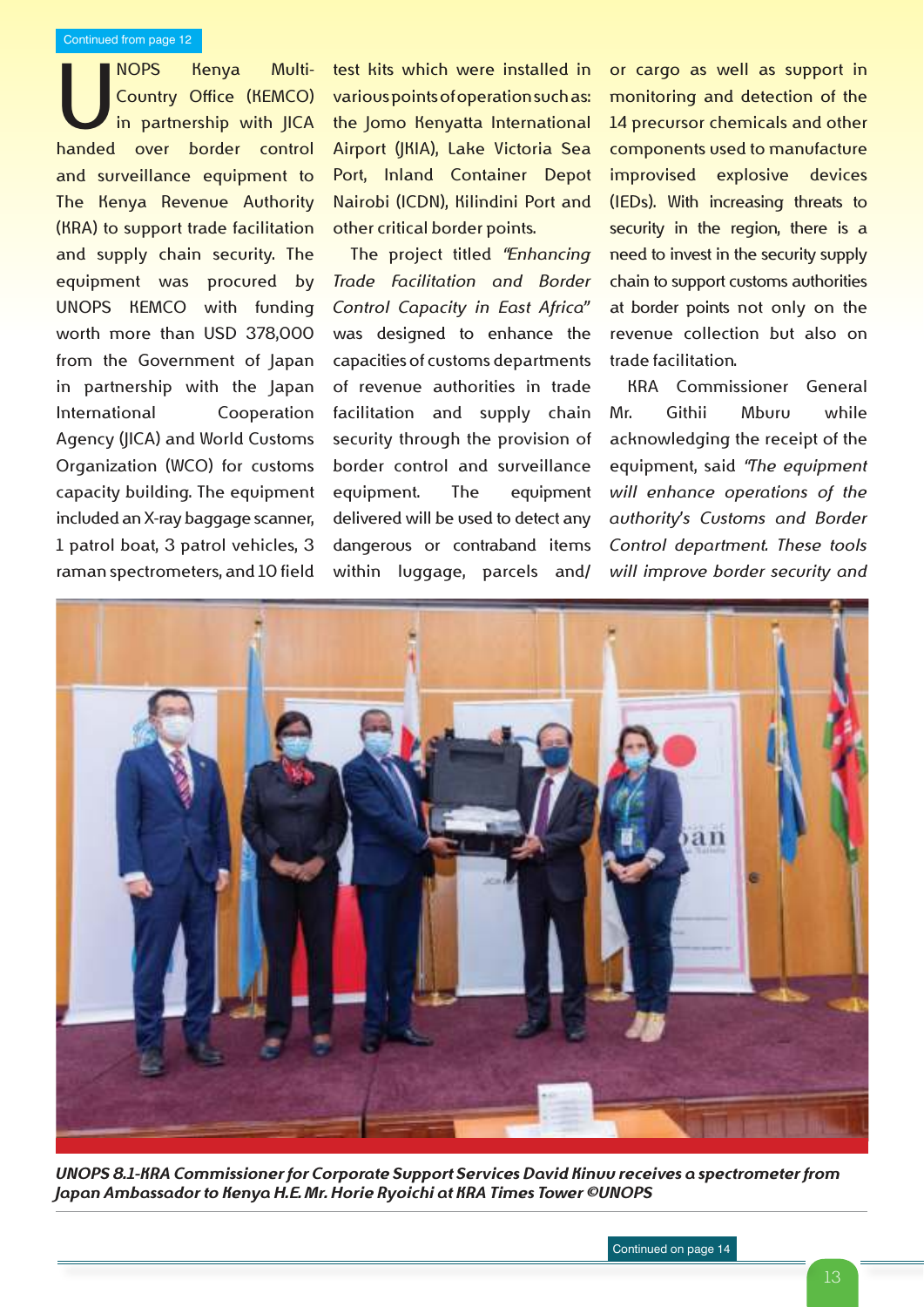*boost customer service at the ports of entry due to their non-intrusive nature".* Mr. Mburu acknowledged JICA and thanked UNOPS and the Government of Japan for their support in boosting customs and tax administration in Kenya and noted that the baggage scanner for instance, will significantly reduce physical verification of passenger baggage at JKIA. *"The non-intrusive baggage scanning technology will ensure that our customers are served more efficiently and expeditiously"*, said the Commissioner General.

*KRA Commissioner General Mr. Githii Mburu while acknowledging the receipt of the equipment, said "The equipment will enhance operations of the authority's Customs and Border Control department. These tools will improve border security and boost customer service at the ports of entry due to their non-intrusive nature".*

In attendance was the KRA Commissioner General Mr. Githii Mburu, Japanese Ambassador HE Horie Ryoichi, JICA Kenya Office Chief Representative Mr.

Iwama Hajime, and UNOPS Kenya Multi-Country Office Head of Programmes Ms. Sonja Varga who participated in the handover ceremony in Nairobi.

\*\*\*\*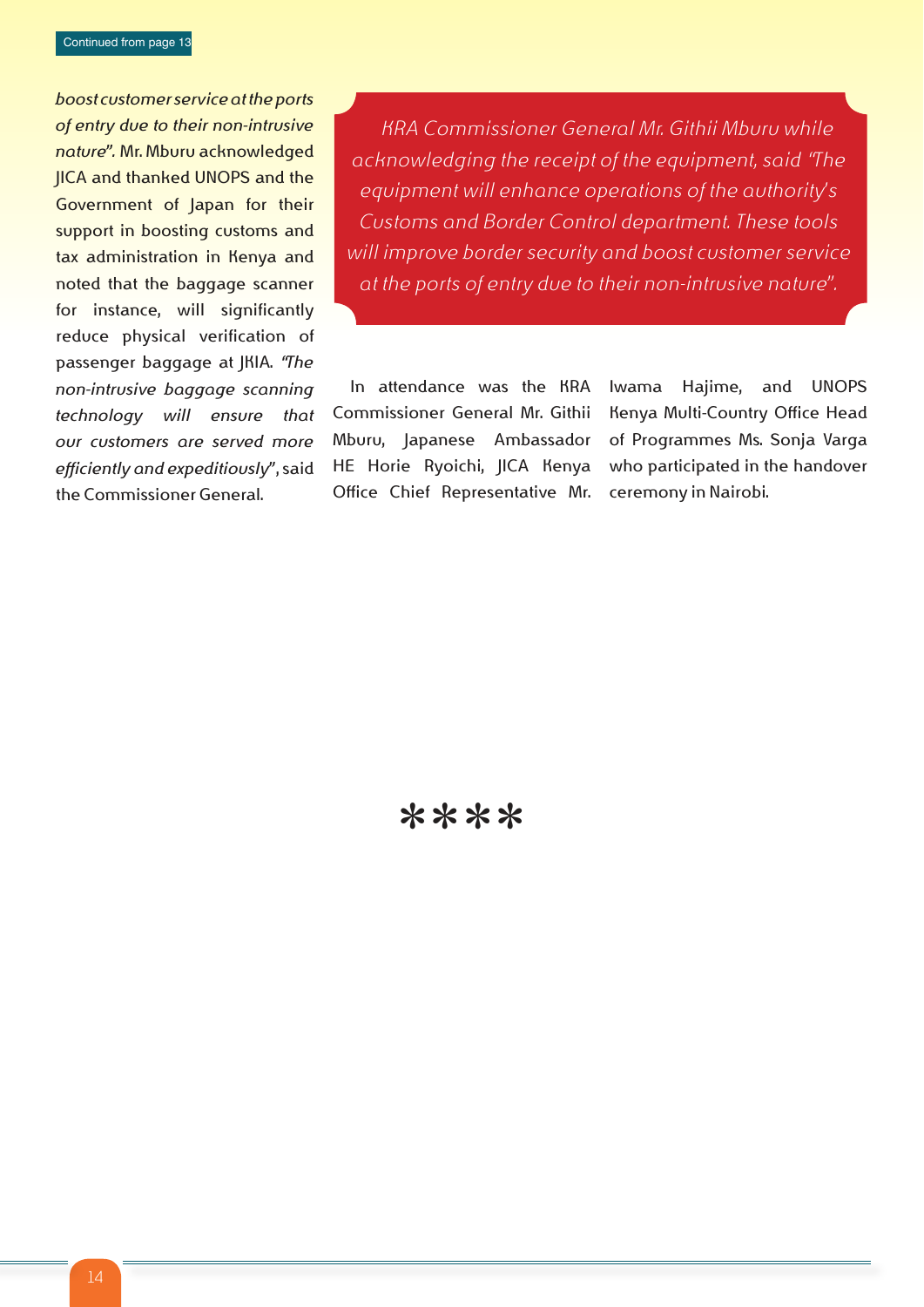### **UPCOMING EVENTS**

| <b>MAY 2022</b>  |                                                               |
|------------------|---------------------------------------------------------------|
| 3 May            | World Press Freedom Day                                       |
| 5 May            | International Day of the Midwife                              |
| 15 May           | International Day of Families                                 |
| 17 May           | World Telecommunication Day                                   |
| 21 May           | World Day for Cultural Diversity for Dialogue and Development |
| 22 May           | International Day for Biological Diversity                    |
| 23 May           | International Day to End Obstetric Fistula                    |
| 25 May           | Africa Day                                                    |
| 29 May           | International Day of United Nations Peacekeepers              |
| 31 May           | World Non-Tobacco Day                                         |
| <b>JUNE 2022</b> |                                                               |
| 4 June           | International Day of Innocent Children Victims of Aggression  |
| 5 June           | World Environment Day                                         |
| 8 June           | World Oceans Day                                              |
| 12 June          | World Day against Child Labour                                |
| 16 June          | Day of the African Child                                      |
| 17 June          | World Day to Combat Desertification and Drought               |
| 20 June          | World Refugee Day                                             |
| 21 June          | International Day of Yoga                                     |
| 23 June          | Public Service Day                                            |
| 26 June          | International Day in Support of Victims of Torture            |
| 26 June          | International Day against Drug Abuse and Illicit Trafficking  |

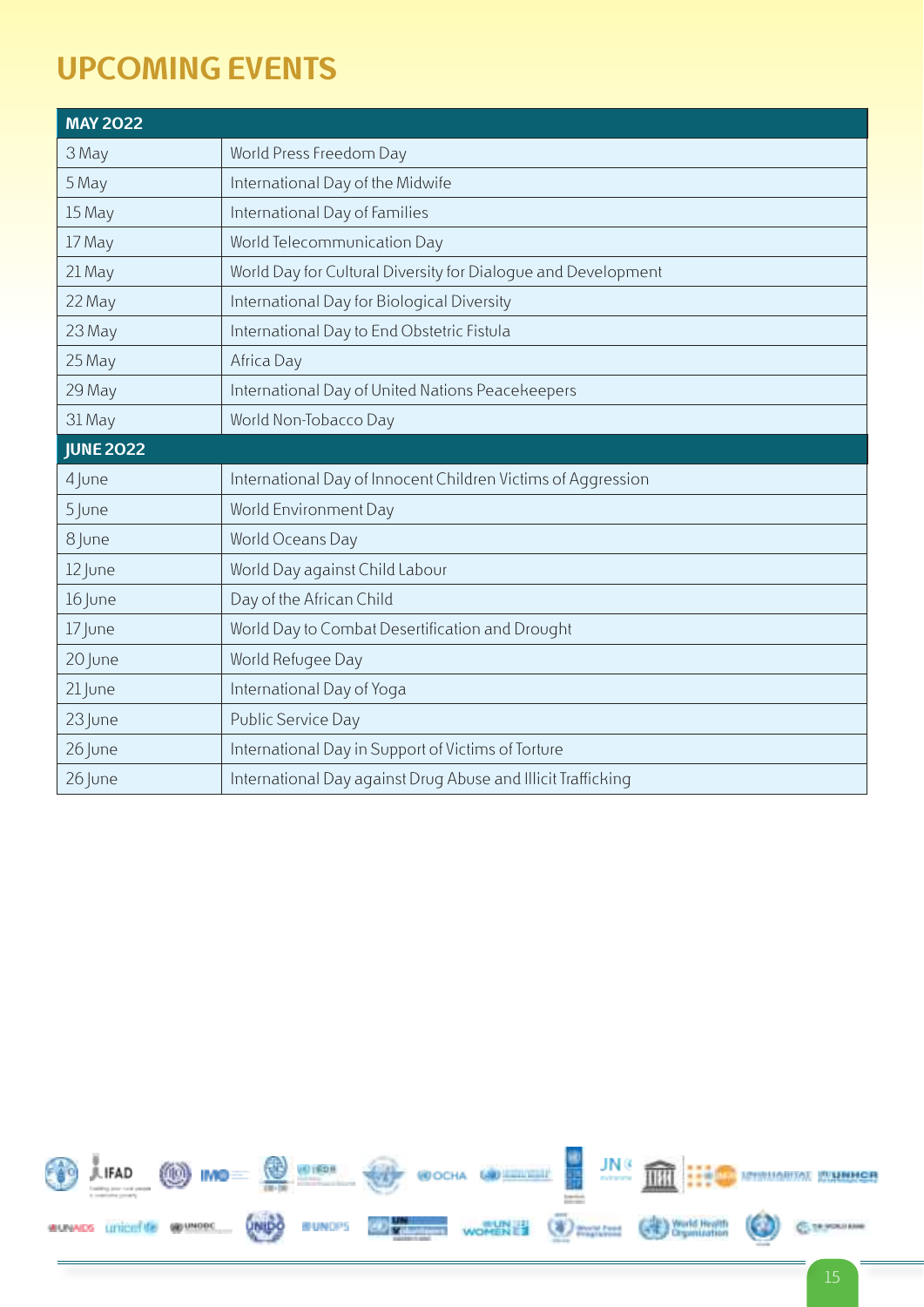### Photo News: International Women's Day 2022 - 8th March 2022



*Ms Shivona Tavares, Chief UNON Department of Conference Services*



*UN Security Gender Focal Point Representatives*



*Photo Veel Exhibition at UN Office in Nairobi*



*Some of the participants showcasing at the UN Office in Nairobi during International Womens Day*



*UNON Director General Ms. Zainab Bangura, French Embassy Amb. H. E. Mrs Aline Kuste - Menager & Former UNHCR Representative in Kenya*



*French Amb. H. E. Mrs Aline Kuste addressing participants*



*Participants during the International Womens Day*



*We support Gender Equality - UNON Gender Focal Point during International Womens Day*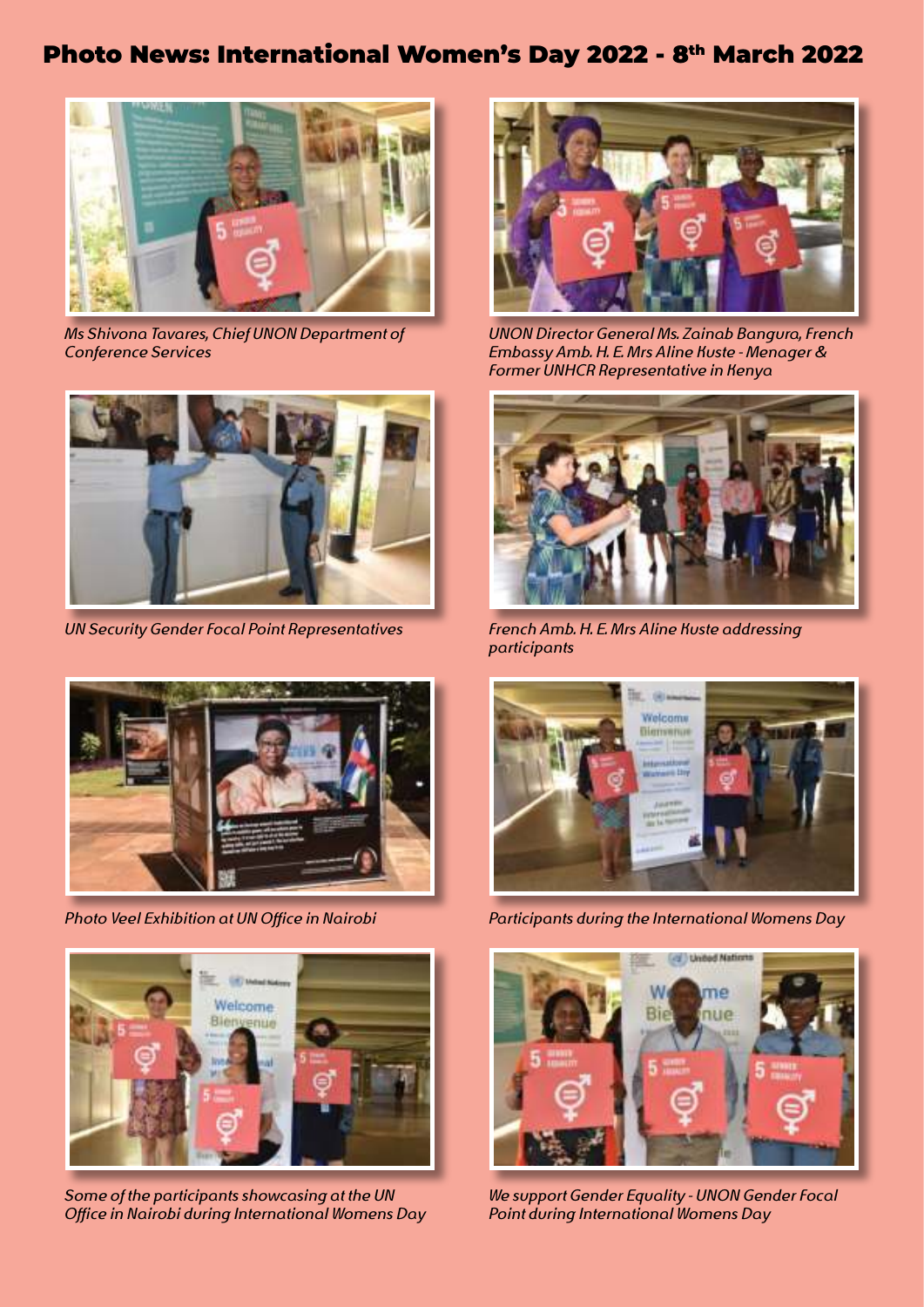

### Information from the UN System

Everyone is talking about coronavirus disease 2019 (COVID-19). Be sure to get your facts from reliable sources. The UN offices, field missions, agencies, funds and programmes are providing new information as it becomes available.

For more information visit: https://www.un.org/en/coronavirus/information-un-system

## STAY SAFE AND HEALTHY



Wash your hands



Wear a mask



Keep a safe distance

Keep spaces well ventilated



Vaccinate when It's your turn